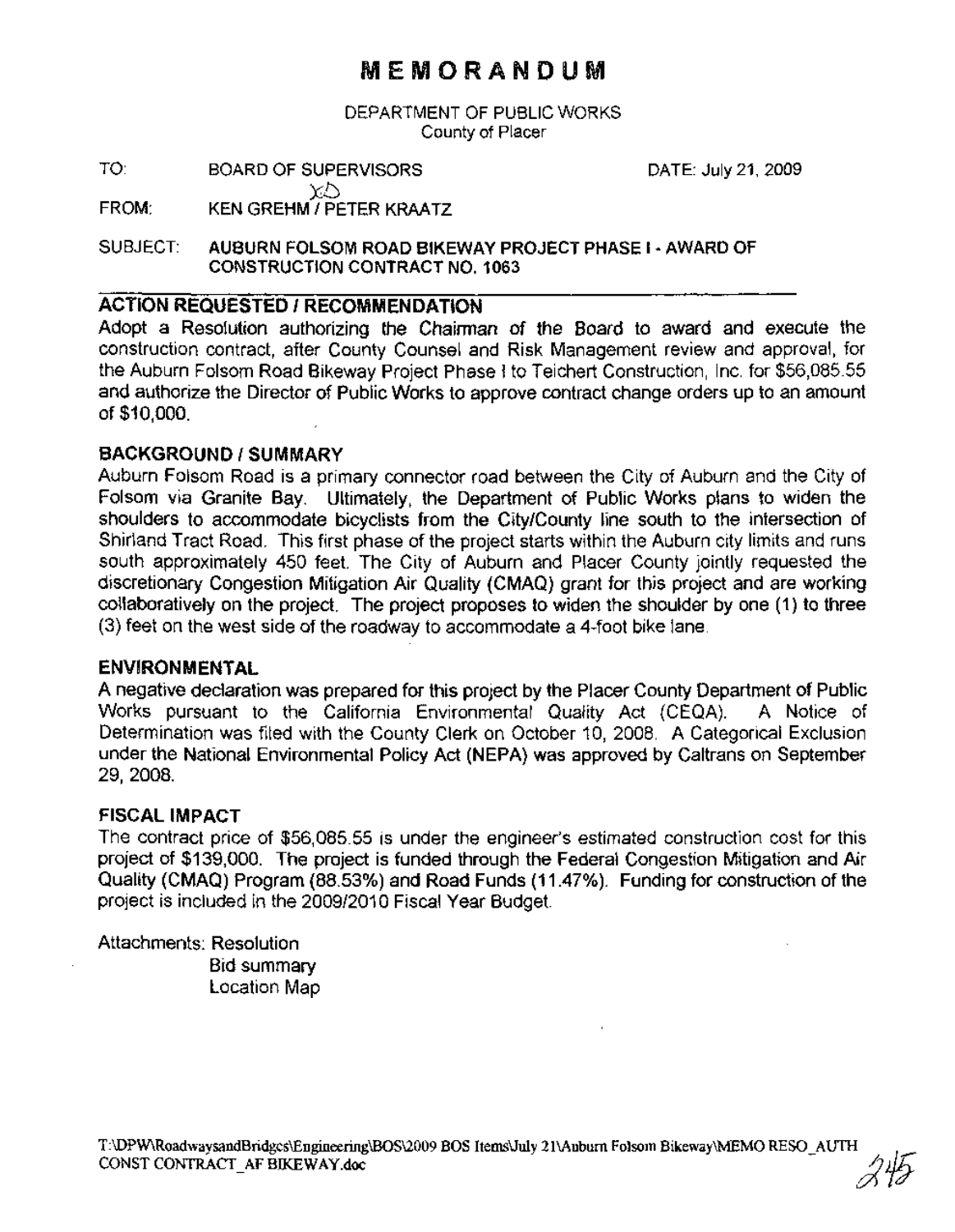# Before the Board of Supervisors County of Placer, State of California

In the matter of: A RESOLUTION AUTHORIZING THE<br>CHAIRMAN TO AWARD AND EXECUTE A TO AWARD AND EXECUTE A CONSTRUCTION CONTRACT TO TEICHERT CONSTRUCTION, INC. FOR \$56,085.55 AND AUTHORIZE THE DIRECTOR OF PUBLIC WORKS TO EXECUTE CONTRACT CHANGE ORDERS UP TO \$10,000 FOR THE AUBURN FOLSOM ROAD BIKEWAY PROJECT PHASE I, CONTRACT NO. 1063.

|--|--|

Ord. No: .

First Reading: .

The following RESOLUTION was duly passed by the Board of Supervisors

of the County of Placer at a regular meeting held JULY 21, 2009.

by the following vote on roll call:

Ayes:

Noes:

Absent:

Signed and approved by me after its passage.

Attest: Clerk of said Board Chairman, Board of Supervisors

BE IT HEREBY RESOLVED by the Board of Supervisors of the County of Placer, State of California, that this Board authorizes the Chairman to award and execute the construction contract to Teichert Construction, Inc. for \$56,085.55, and authorizes the Director of Public Works to execute contract change orders up to an amount of \$10,000 for the Auburn Folsom Road Bikeway Project Phase I.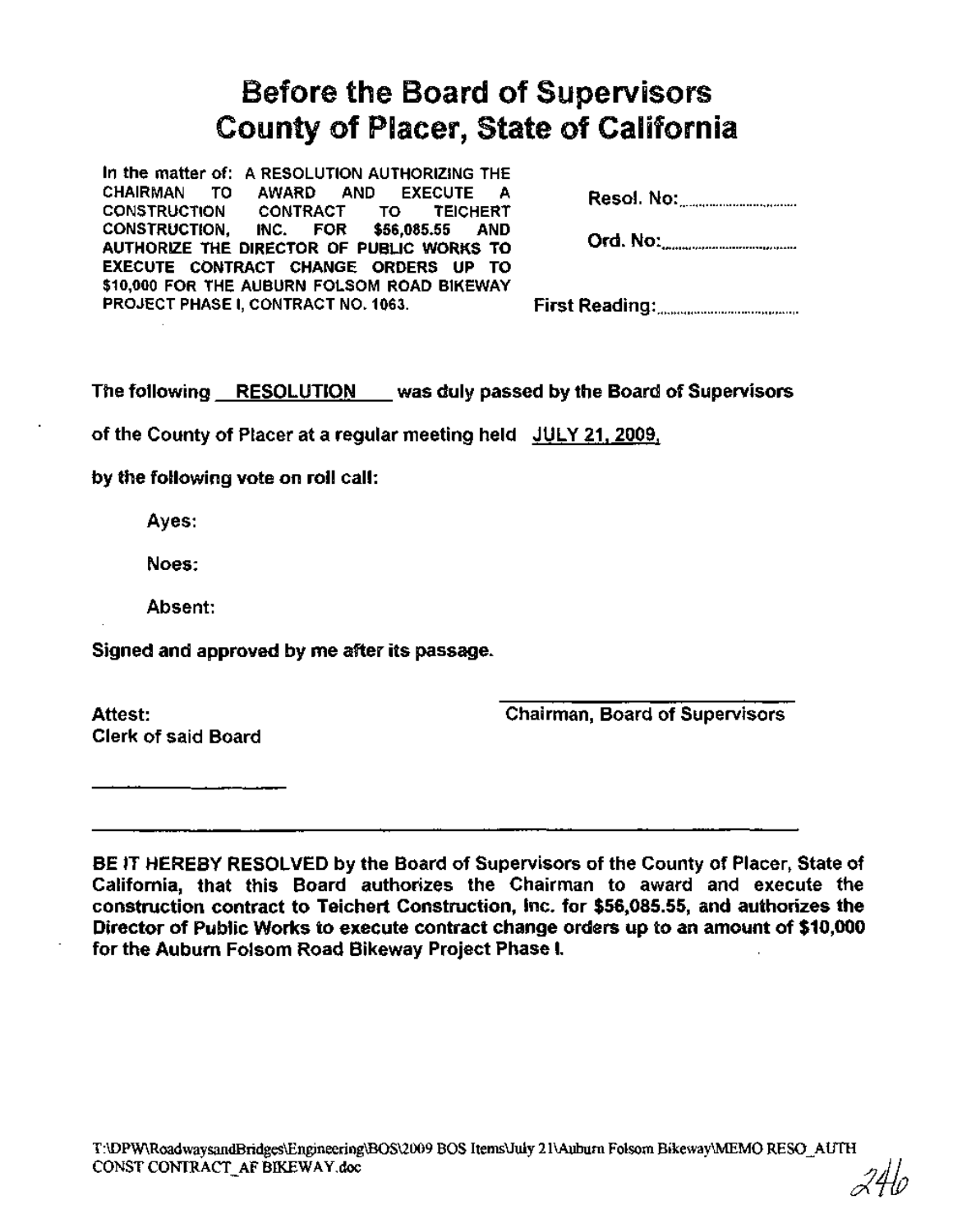## MEMORANDUM

DEPARTMENT OF PUBLIC WORKS County of Placer

| TO: | <b>KEN GREHM, DIRECTOR</b> |
|-----|----------------------------|
|-----|----------------------------|

DATE: June 22, 2009

FROM: JIM BOGGAN, PURCHASING MANAGER  $\hat{\beta}$ inggan

SUBJECT: RECOMMENDATION TO AWARD BID NO.9921P, AUBURN FOLSOM BIKEWAY, CONTRACT NO. 1063

The subject project was advertised in accordance with the Public Contract Code and plans and specifications were sold to seventeen (17) prospective bidders (Attachment A). Ten (10) bids were received. The responding firms and their bids are:

|                                                 | Base Bid     |
|-------------------------------------------------|--------------|
| 1. Teichert Construction                        | \$56,085.55  |
| 2. Biondi Paving                                | \$58,124.00  |
| 3. Martin General Engineering                   | \$63,418.25  |
| 4. Central Valley Division North Coast Resource | \$64,106.00  |
| 5. JD Pasquetti Engineering                     | \$65,463.25  |
| 6. All Phase Construction                       | \$70,291.00  |
| 7. Western Engineering Contractors              | \$72,979.00  |
| 8. James Riolo Paving                           | \$78,380.00  |
| 9. Sierra Nevada Construction                   | \$87,794.00  |
| 10. Petrucci Backhoe Service                    | \$114,378.00 |

If there are sufficient funds available and if the bidder's license is adequate and in good standing, Procurement Services would concur in recommending an award to Teichert Construction of Roseville, California, in the amount of \$56,085.55.

Attachments: Plan Holder's List Bid Summary List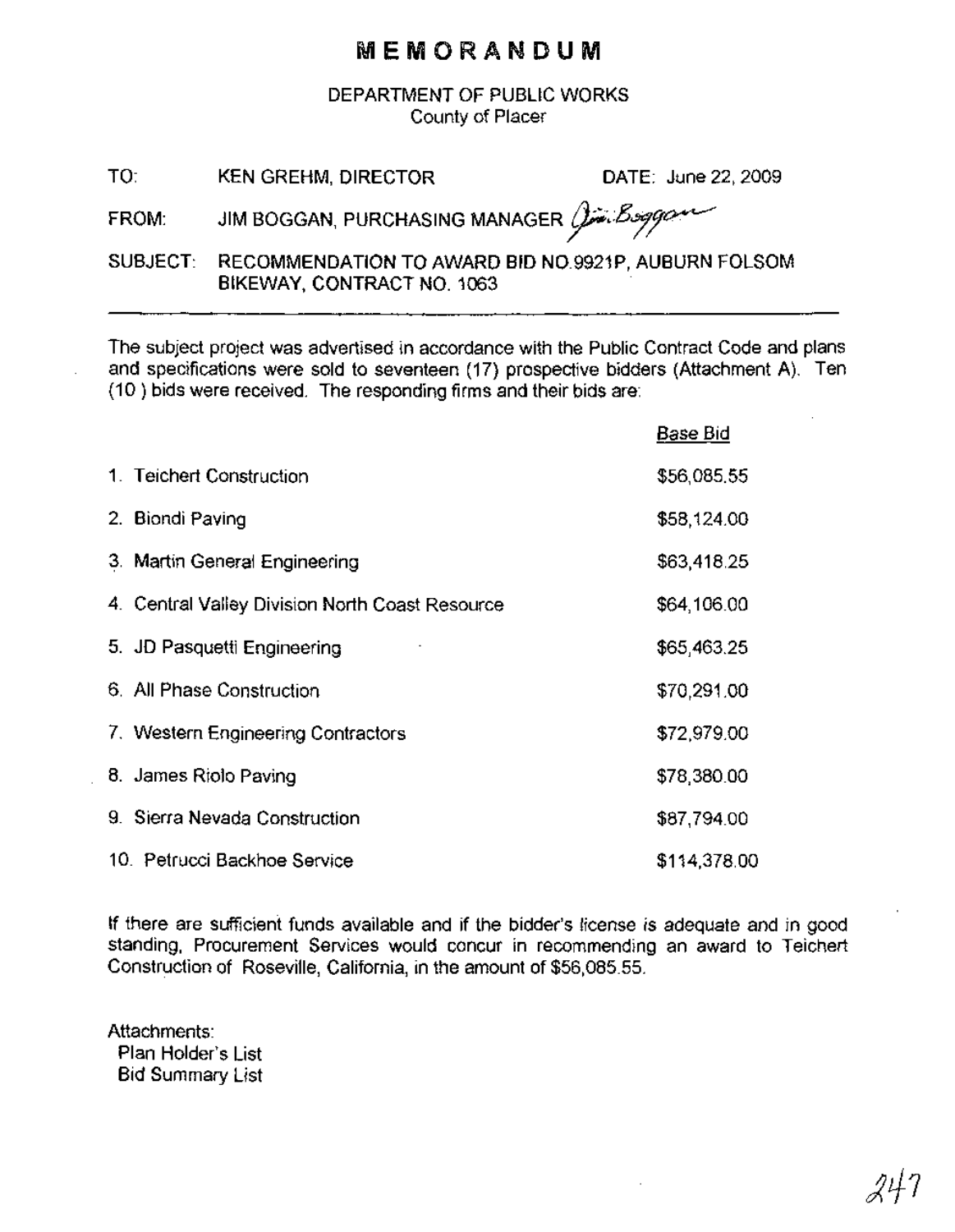## PLAN HOLDERS LIST

Auburn Folsom Bikeway

Bid Opening Date: 6/16/09

#1 File Copy 530/889-7776 Placer County Procurement 2964 Richardson Drive Auburn CA 95603

#5 N/C 916/442-8991 Sacramento Builders Exchange 1331 T Street Sacramento CA 95814

#8 N/C 530/274-1919 Nevada County Contractors Assn 149 Crown Point Ct Grass Valley CA 95945

#11 5/27/09 916/645-4800 Teichert Construction 4401 Deluth Ave Roseville CA 95678

#16 5/27/09 916/501-0611 Caggiano General Engineering 3941 Park Dr #347 El Dorado Hills, CA 95762

#19 6/01/09 916/992-9200 James Riolo Paving Inc 7229 26<sup>th</sup> St Rio Linda CA 95673

#22 6/4/09 530/432-4000 Koch Excavating Inc PO Box 909 Penn Valley CA 95946

#25 6/8/09 916/481-6792 Sierra National Construction 5433 EI Camino Ave Ste 4 Carmichael CA 95608

#28 6/15/09 916/383-5982 Biondi Paving 8150 37<sup>th</sup> Ave Sacramento CA 95824

#### Refundable No Job Walk:

Placer Project: 1063

#2, #3 N/C 530/889-3953 Placer County Contractors Assn 231 Cherry Ave Ste 101 Auburn CA 95603

#6 N/C 916/782-4762 Sacramento Builders Exchange 1 Sierra Gate Ste 120A Roseville CA 95678

#9 N/C 916/486-7700 **SHCC** 1491 Riverpark Dr Ste 101 Sacramento CA 95815

#12 5/27/09 530/367-3508 David Engineering Construction 6344 Nugget Dr Foresthill CA 95631

#17 6/1/09 916/355-8101 Martin General Engineering 12485 Quicksilver Dr Rancho Cordova CA 95742

#20 6/2/09 916/771-4602 All Phase Construction PO Box 786 Roseville CA 95661

#23 6/4/09 916/344-5800 Lund Construction Co 5302 Roseville Road North Highlands CA 95660

#26 6/11/09 916/776-4900 NCRM 14147 Market St Walnut Grove CA 95690

### Addenda Issued:

#4 N/C 916/419-2287 McGraw-Hili Construction 4020 Lennane Dr Ste 104 Sacramento CA 95834

",

#7 N/C 530/672-2955 EI Dorado Builders Exchange 3430 Robin Ln Ste 7 Cameron Park CA 95682

#10 5/26/09 916/956-3478 Petrucci Backhoe Service 3897 Val Verde Rd Loomis CA 95650

#13-15 5/27/09 City of Auburn/Carie Huff 1225 Lincoln Wy Auburn CA 95603

#18 5/28/09 916/652-3990 Western Engineering Contractors 3171 Rippey Rd Loomis Ca 95650

#21 6/4/09 916/543-9438 JD Pasquetti Engineering 3032 Thunder Valley Ct Lincoln CA 95648

. #24 6/5/09 650/324-2944 No Fault Asphalt PO Box 50877 Palo Alto CA 94303

#27 6/12/09 916/635-9898 Sierra Asphalt Inc 3755 Omec Circle Ste 2 Rancho Cordova CA 95742